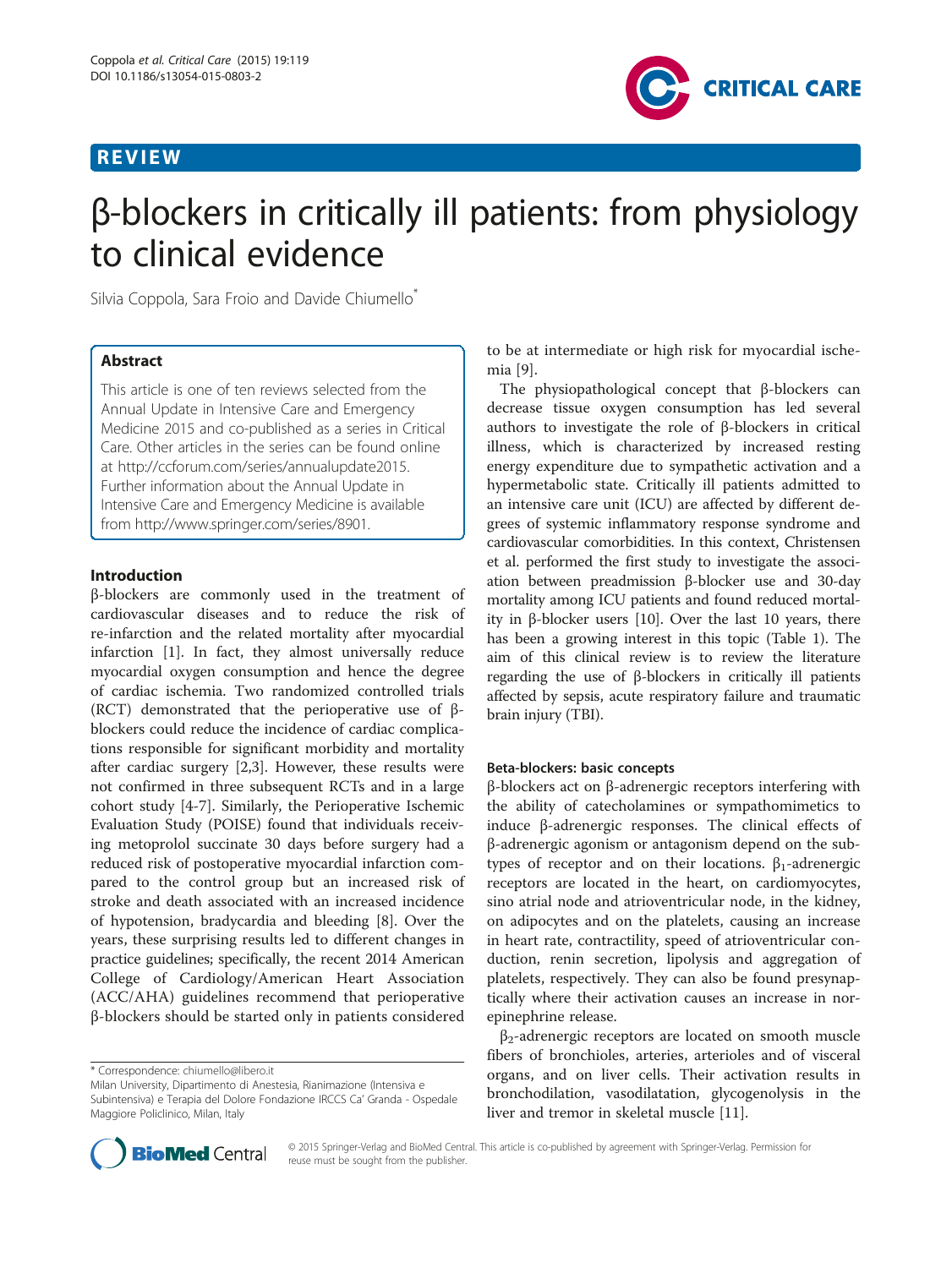|                                              | Author                  | Study design N°                  |      | β-blocker                                                                                                                    | Groups                                                                                             | <b>Main Outcomes</b>                                   | <b>Limitations</b>                                 |
|----------------------------------------------|-------------------------|----------------------------------|------|------------------------------------------------------------------------------------------------------------------------------|----------------------------------------------------------------------------------------------------|--------------------------------------------------------|----------------------------------------------------|
| ICU                                          | Christensen, 2011 [10]  | Observational                    | 8087 | Metoprolol (63.4%),<br>others (36.5%)                                                                                        | B-blockers: 1556                                                                                   | β-blocker group: lower<br>30-day mortality             | No data on in-hospital<br><b>ß-blocker use</b>     |
|                                              |                         |                                  |      | Preadmission oral use                                                                                                        | No $β$ -blockers: 6531                                                                             |                                                        | No data on severity<br>scores                      |
|                                              |                         |                                  |      |                                                                                                                              |                                                                                                    |                                                        | Study design                                       |
| Septic Shock                                 | Gore, 2006 [20]         | Interventional<br>clinical study | 6.   | Intravenous esmolol                                                                                                          | Septic, mechanically<br>ventilated patients: 6                                                     | <b>1 20% HR</b>                                        | No control group                                   |
|                                              |                         |                                  |      | 3 hours of infusion                                                                                                          |                                                                                                    |                                                        | Small population                                   |
|                                              |                         |                                  |      | 6-22 mg/min to achieve                                                                                                       |                                                                                                    | L Cardiac index                                        |                                                    |
|                                              |                         |                                  |      | 20% J HR                                                                                                                     |                                                                                                    | $O2$ consumption not altered                           |                                                    |
|                                              | Schmittinger, 2008 [22] | Retrospective                    | 40   | Enteral metoprolol                                                                                                           | Septic shock and cardiac<br>depression in patients<br>with chronic $\beta$ -blocker<br>therapy: 40 | J HR (target 65-95 bpm); 1 SVI                         | No control group                                   |
|                                              |                         |                                  |      | Within 48 hours after the onset<br>of shock or ICU admission                                                                 |                                                                                                    | J NE, AVP and milrinone dosages                        | Study design                                       |
|                                              |                         |                                  |      |                                                                                                                              |                                                                                                    | J lactate, creatinine                                  |                                                    |
|                                              | Macchia, 2012 [23]      | Retrospective                    | 9465 | Preadmission oral use                                                                                                        | B-blockers: 1061                                                                                   | β-blocker group: lower 28-day                          | Study design                                       |
|                                              |                         |                                  |      |                                                                                                                              | No β-blockers: 8404                                                                                | mortality                                              | No data on severity<br>scores                      |
|                                              |                         |                                  |      |                                                                                                                              |                                                                                                    |                                                        | Lack of information<br>on <i><b>ß-blockers</b></i> |
|                                              | Morelli, 2013 [13]      | <b>RCT</b>                       | 154  | Intravenous esmolol                                                                                                          | B-blocker: 77                                                                                      | β-blocker group:                                       | Single center                                      |
|                                              |                         |                                  |      | ICU treated to maintain<br>HR 80-94 bpm                                                                                      | Usual care: 77                                                                                     | J HR (80-94 bpm)                                       | Arbitrary selection of<br>HR threshold             |
|                                              |                         |                                  |      |                                                                                                                              |                                                                                                    | ↑ SVI                                                  |                                                    |
|                                              |                         |                                  |      |                                                                                                                              |                                                                                                    | $\downarrow$ NE                                        |                                                    |
|                                              |                         |                                  |      | 25-2000 mg/h                                                                                                                 |                                                                                                    | <b>L</b> fluids                                        |                                                    |
|                                              |                         |                                  |      |                                                                                                                              |                                                                                                    | 1 28-day mortality                                     |                                                    |
| Acute Respiratory Failure Noveanu, 2010 [29] |                         | Retrospective                    | 314  | Preadmission oral use                                                                                                        | In-hospital<br>non-survivors: 51<br>In-hospital survivors: 263                                     | More ß-blocker use in survivors                        | Study design                                       |
|                                              |                         |                                  |      | Metoprolol (36%), carvedilol<br>(18%), bisoprolol (16%),<br>nebivolo (22%), atenolol (4%),<br>sotalol (3%), celiproplol (2%) |                                                                                                    | ↑ mortality if discontinuation<br>$of \beta$ -blockers | Post-hoc analyses                                  |
|                                              | Kargin, 2014 [35]       | Retrospective                    | 188  | Intravenous bolus metoprolol +<br>enteral maintenance; enteral<br>bisoprolol or carvedilol                                   | β-blockers: 74                                                                                     | Similar mortality                                      | Study design                                       |
|                                              |                         |                                  |      |                                                                                                                              | Other HRLD: 114                                                                                    |                                                        | No data on spirometry                              |
|                                              |                         |                                  |      | ICU treatment                                                                                                                |                                                                                                    |                                                        |                                                    |
| Trauma                                       | Arbabi, 2007 [47]       | Retrospective                    |      | 4117 In hospital treatment                                                                                                   | B-blocker: 303                                                                                     | Similar mortality rate                                 | Study design                                       |
|                                              |                         |                                  |      |                                                                                                                              | No B-blocker: 3814                                                                                 |                                                        | No data on HR                                      |
|                                              |                         |                                  |      |                                                                                                                              |                                                                                                    |                                                        | No data on severity                                |

# <span id="page-1-0"></span>Table 1 Clinical studies investigating the role of β-blocker exposure in critically ill patients

scores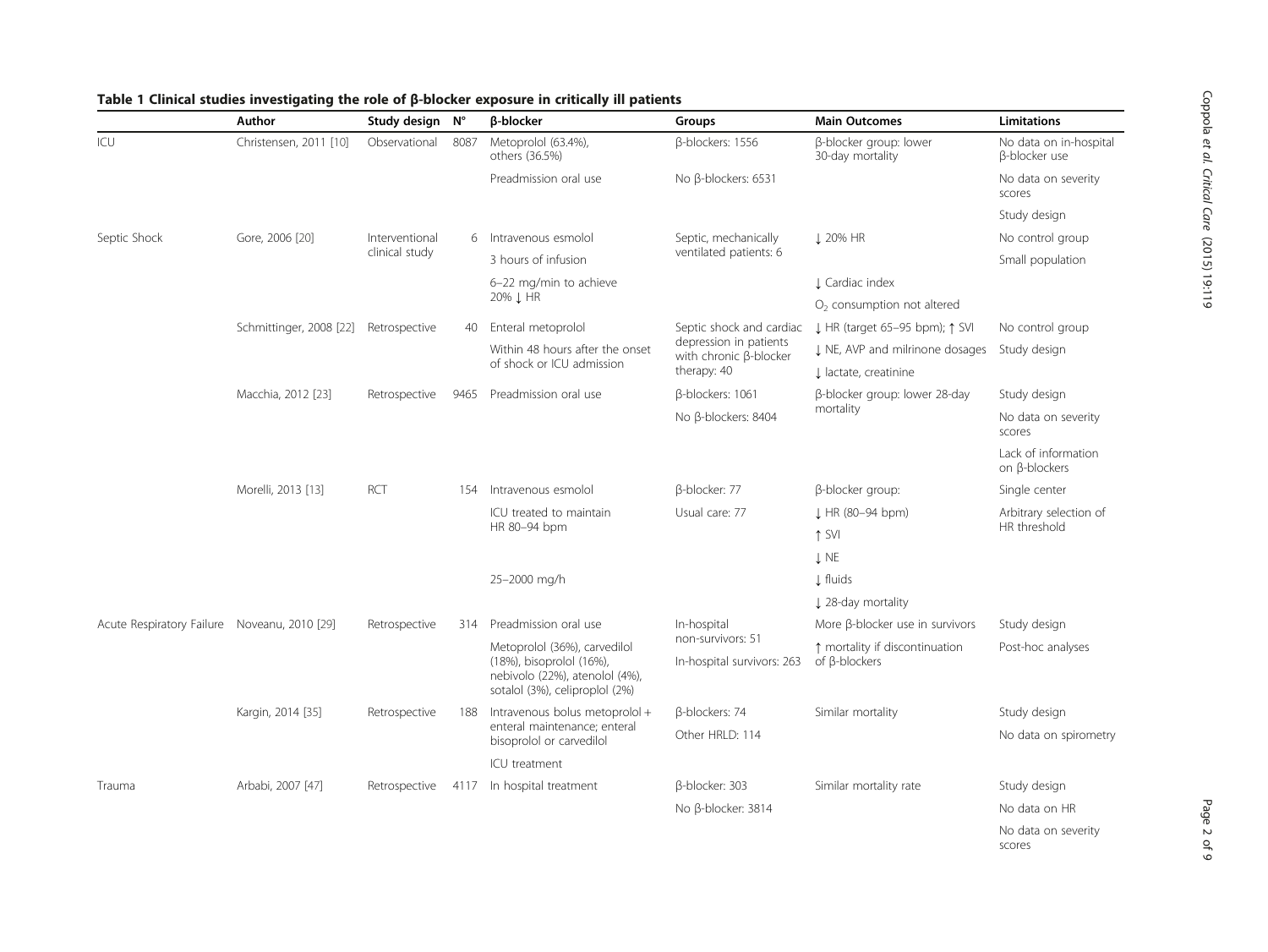Lack of information

#### Table 1 Clinical studies investigating the role of β-blocker exposure in critically ill patients (Continued)

|            |                       |               |      |                                                                                                     |                    |                                                                                                                     | on <i>β</i> -blockers                        |
|------------|-----------------------|---------------|------|-----------------------------------------------------------------------------------------------------|--------------------|---------------------------------------------------------------------------------------------------------------------|----------------------------------------------|
|            | Cotton, 2007 [46]     | Retrospective | 420  | $\beta$ -blocker therapy for 2 or more                                                              | B-blocker: 174     | $\beta$ -blocker: reduction in mortality<br>despite more severe injury, older<br>patients, lower predicted survival | Study design                                 |
|            |                       |               |      | consecutive days in hospital<br>Metoprolol, propranolol, labetalol,<br>atenolol, esmolol, sotalol   | No B-blocker: 246  |                                                                                                                     | Lack of information<br>on <i>β</i> -blockers |
|            |                       |               |      |                                                                                                     |                    |                                                                                                                     | Different B-blockers                         |
|            |                       |               |      |                                                                                                     |                    |                                                                                                                     | No data on neurological<br>outcomes          |
| <b>TBI</b> | Riordan, 2007 [48]    | Retrospective | 446  | Esmolol (e.v.), propranolol<br>(e.v. or enteral), labetalol (e.v.),<br>metoprolol (e.v. or enteral) | B-blocker: 138     | Reduced mortality in B-block<br>group despite older and more<br>severely injured patients                           | Study design                                 |
|            |                       |               |      |                                                                                                     | No B-blocker: 308  |                                                                                                                     | Different B-blockers                         |
|            | Inaba, 2008 [42]      | Retrospective | 1156 | In-hospital treatment                                                                               | B-blocker: 203     | Reduced mortality in B-block<br>group despite older and more<br>severely injured patients                           | Study design                                 |
|            |                       |               |      |                                                                                                     | No β-blocker: 953  |                                                                                                                     | Lack of information<br>on <i>β</i> -blockers |
|            | Schroeppel, 2010 [49] | Retrospective | 2601 | In-hospital treatment                                                                               | B-blocker: 506     | Similar mortality between groups<br>despite older and more severely<br>injured ß-blocker patients                   | Study design                                 |
|            |                       |               |      | Atenolo, carvedilol, esmolol,<br>labetalol, metoprolol, nadolol,<br>propranolol, sotalol            | No B-blocker: 2095 |                                                                                                                     | Different $\beta$ -blockers                  |

Selection of clinical studies from the last 10 years. Studies are grouped according to specific categories of critical illness: General admission to ICU, septic shock, acute respiratory failure, trauma and traumatic brain injury.

ICU: intensive care unit; HR: heart rate; BP: blood pressure; TBI: traumatic brain injury; HRLD: heart rate-limiting drug; SVI: stroke volume index; NE: norepinephrine; AVP: arginine-vasopressin; RCT: randomized control trial; bpm: beat per minute; e.v.: endovenous.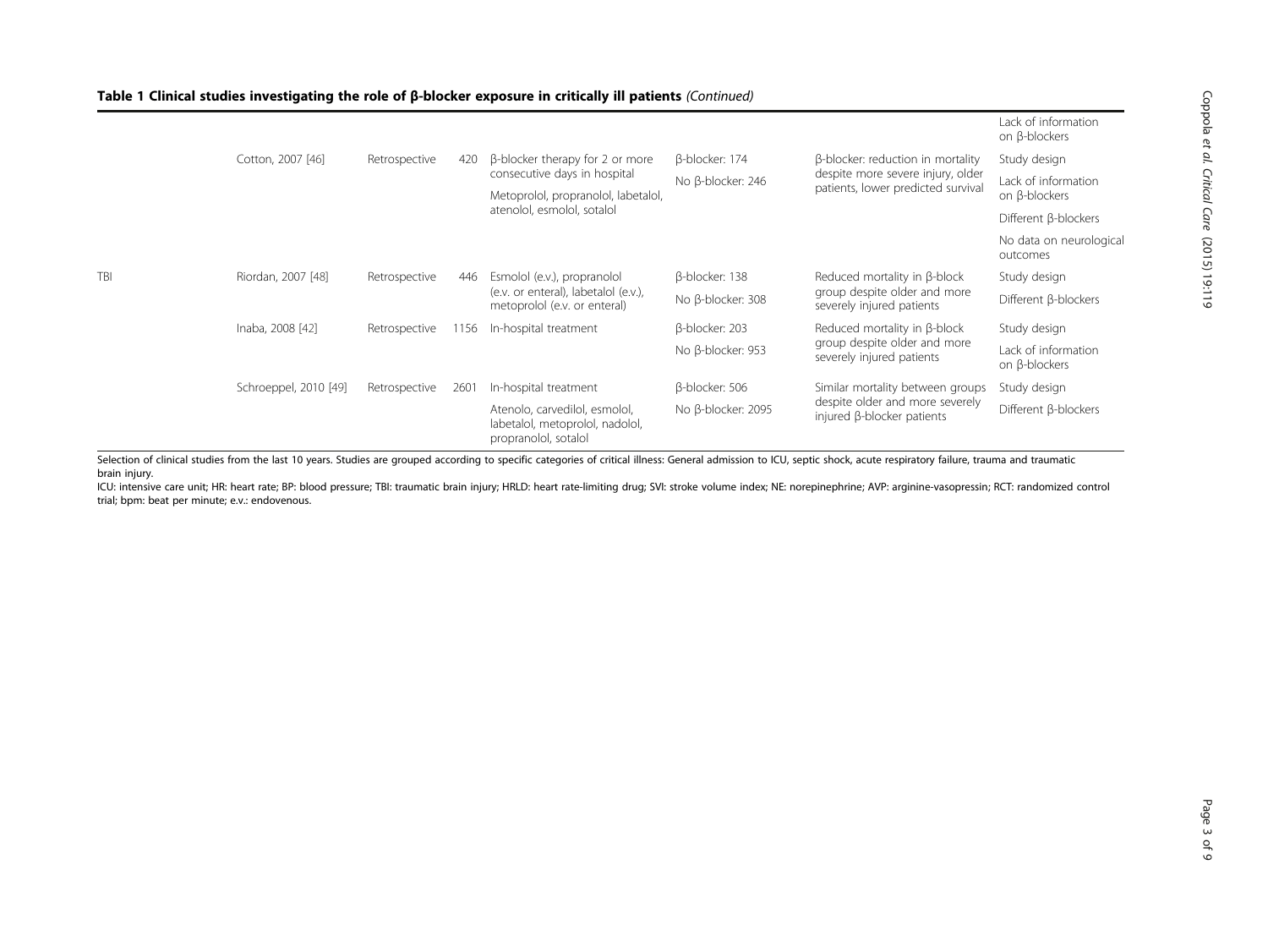β-adrenoceptor antagonists with a specific affinity for β1-receptors are defined as cardioselective (atenolol, bisoprolol, esmolol, metoprolol), those acting on  $\beta_1$ - and β2-receptors are defined as non-selective (propranolol, pindolol, timolol and nadolol). This receptor selectivity is dose-dependent and is lost when large doses of antagonist are administered.

The clinical effects and comparative characteristics of β-adrenergic receptor antagonists are summarized in

Figure 1. The principal properties exploited in clinical practice are negative inotropism and chronotropism to reduce heart rate, blood pressure and myocardial work. Of course, the decrease in heart rate also ensures an improvement in diastolic perfusion time and consequently in myocardial perfusion [[12\]](#page-7-0).

β-blocker molecules differ from each other because of their elimination half-time. The long action of some βadrenergic blockers represents an obvious limit for their

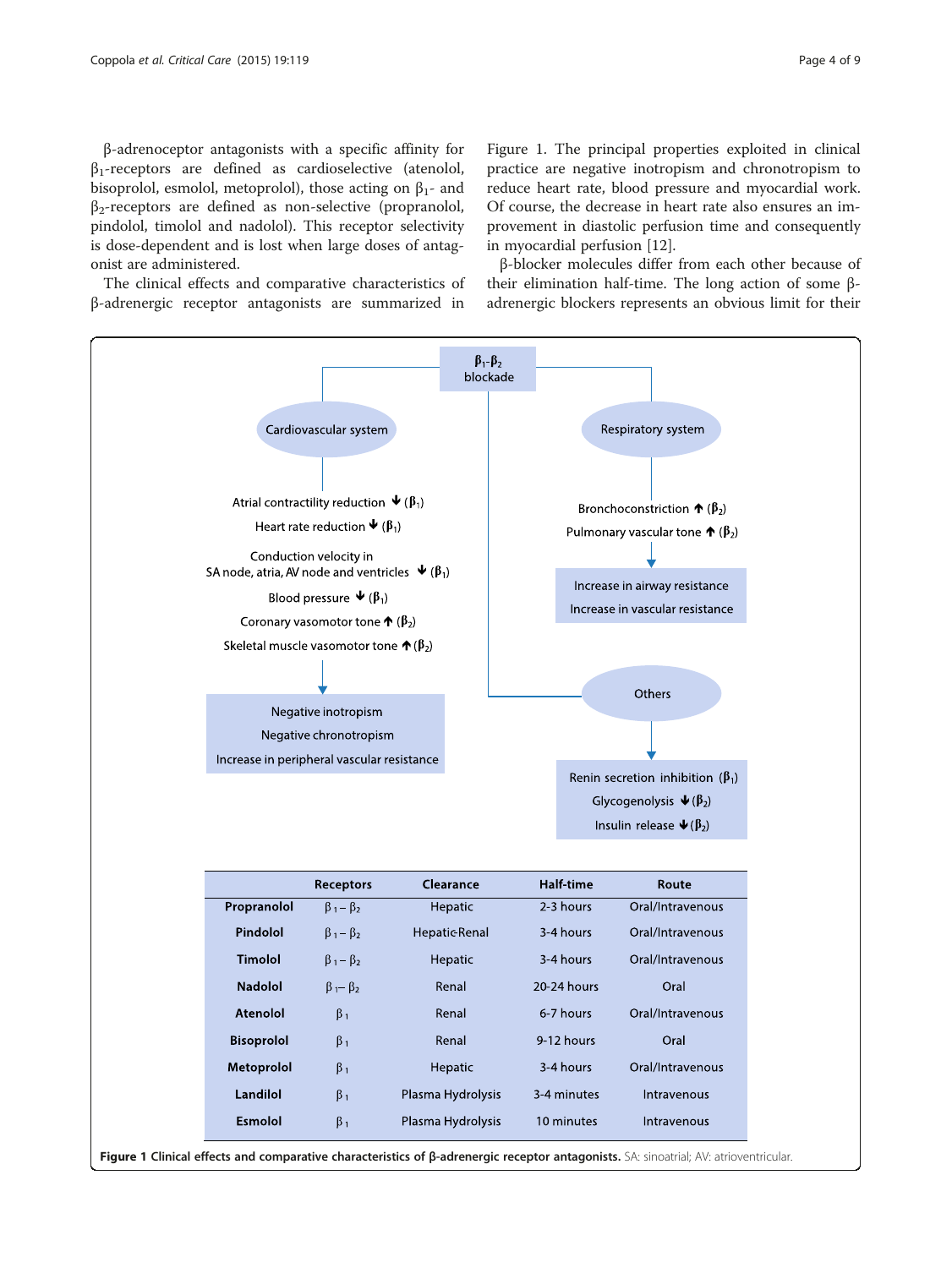application in critically ill patients. By contrast, the pharmacological characteristics of esmolol, an ultrashort acting β-selective drug, allow titration of the dosage to specific hemodynamic endpoints, thus minimizing the incidence of adverse events, which has recently led to investigation of its application in septic shock [[13\]](#page-7-0).

# Sepsis and septic shock

# Physiologic rationale

Despite recent advances in the management of septic shock [\[14](#page-7-0)], mortality and morbidity remain unacceptably high and sepsis treatment is an active area of research. Recent data suggest that β-blockers can provide beneficial effects in the setting of sepsis. As is well-known, sepsis is the systemic inflammatory response to infection, characterized by a multitude of pathophysiological changes in terms of cardiovascular alterations, metabolic derangements and immunomodulation. The mechanism underlying these modifications is the production of mediators, such as epinephrine, which is the adrenergic response of our organism to an external aggression. This intense adrenergic stimulation results in cardiac (increased contractility, heart rate and myocardial energy demand) and extra cardiac (catabolic state, hyperglycemia, hypercoagulability, release modulation of systemic inflammatory cytokines) effects [[15](#page-7-0),[16](#page-7-0)].

Although these physiological responses allow the human body to react against injury, the sympathetic activation can become deleterious when excessive and its clinical effects persist. In fact, when sepsis progresses or tachycardia persists after fluid resuscitation and pain/ agitation control, cardiac energy demand can overcome supply with the risk of cardiac dysfunction and multiorgan failure [\[17\]](#page-7-0).

The heart is the main victim of the adrenergic stimulation because adrenergic stress is mainly mediated by βreceptors and 80% of myocardial adrenergic receptors are  $β_1$  subtype [\[13](#page-7-0)]. In early sepsis, the adrenergic response increases cardiac contractility and heart rate to meet metabolic demands, but then cardiac depression with impaired left ventricular ejection fraction (LVEF), apical ballooning, myocardial stunning, apoptosis and necrosis occurs in up to 60% of patients with septic shock and contributes to increased mortality [[18](#page-7-0)]. It has been hypothesized that the sepsis-induced cardiac depression is due to catecholamine-induced cardiomyocyte toxic effects following excessive sympathetic activation. However, it could be, at least partially, an adaptive and protective mechanism from an overwhelming stress response, whereby the heart tries to attenuate the adrenergic response by downregulation of β-adrenergic receptors and depression of post-receptor signaling.

In this context, increasing cardiac output above supernormal values by dobutamine administration showed no

benefit [[19\]](#page-7-0), while the use of β-blockers to modulate this pathway has been suggested to have a protective role [[17\]](#page-7-0). The physiologic rationale behind the clinical application of β-blockers in septic shock is not limited to the modulation of the cardiac effects of excessive sympathetic stimulation but also to the modulation of the extracardiac effects. In fact, the overwhelming adrenergic response during sepsis induces an overall catabolic state, an impairment of glucose metabolism and a derangement of the physiologic inflammatory state.

#### Literature findings

Preclinical studies on the use of β-blockers in different models of sepsis have provided conflicting results. Nevertheless, Berk et al. in 1970, testing the administration of propranolol infusion in 5 septic patients with refractory shock, and Gore and Wolfe in 2006 testing a 3-hour esmolol infusion in 6 normotensive septic patients, reported no detrimental cardiac effects [\[20,21](#page-7-0)]. Subsequently, Schmittinger et al., in a retrospective study enrolling 40 septic shock patients who were given enteral metoprolol to achieve a target heart rate of less than 95 beats/min, reported increased stroke volume and blood pressure with stable cardiac index and lactate, although no data on outcome were presented [\[22](#page-7-0)].

Recently, Macchia et al. analyzed a database of Italian ICU patients hospitalized for sepsis and found a 28-day survival advantage in patients who were taking βblockers at the time of admission and who subsequently developed sepsis [[23](#page-7-0)]. The recent study conducted by Morelli et al. is the first RCT on this topic [\[13\]](#page-7-0). These authors reported that a continuous esmolol infusion titrated to maintain heart rate between 80 and 94 beats/ min in septic shock patients with a heart rate of 95/min or higher and requiring norepinephrine to maintain mean arterial pressure (MAP) of 65 mmHg, initiated 24 hours after hemodynamic optimization, was associated with a significant reduction in norepinephrine and fluid requirements and with a decrease in 28-day mortality compared to standard care. Although Morelli et al. recognize that the right timeframe for intervention and the optimal heart rate threshold should be individualized according to a patient's hemodynamic status and preexisting comorbidities, their findings suggest that lowering heart rate improves cardiac efficiency without any detrimental effects in tissue perfusion [[13](#page-7-0)]. However, some concern has been expressed regarding the interpretation of these results. In fact, the 80% mortality rate in the control group is unusually high compared to mortality rates reported in similar populations [[24](#page-7-0)]; patients received large amounts of fluids during the first 96 hours although this strategy is recommended for the first 6 hours of resuscitation [\[14\]](#page-7-0); and the baseline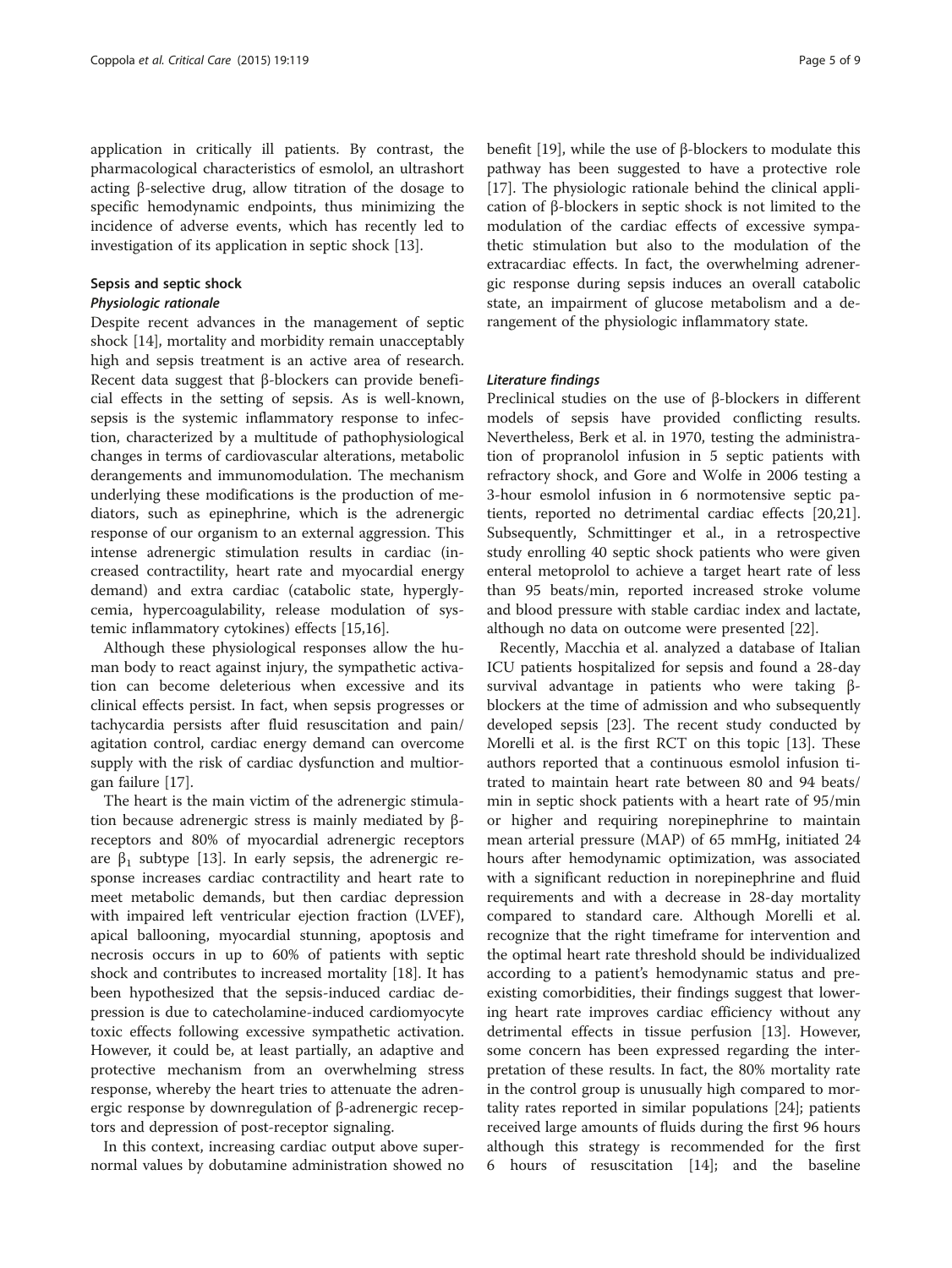cardiovascular parameters were slightly worst in the control group [\[24](#page-7-0)].

Moreover, as Morelli et al. hypothesized, the noncardiac effects of esmolol in modulating the adverse effects of catecholamines on the catabolic state, glucose metabolism, the coagulation system and cytokine production could have contributed to the observed improvement in mortality.

Indeed, it has been suggested that β-blockers can counteract the hypermetabolism of the hyperdynamic phase of sepsis to prevent the catabolic phase of the decompensated period of sepsis [[11](#page-7-0),[15](#page-7-0)]. In particular, propranolol has been shown to decrease plasma glucose concentrations during stress, inhibiting the decrease in insulin-mediated glucose uptake and normalizing gluconeogenesis [\[25](#page-7-0)]. This mechanism does not seem to be influenced by selective  $β_1$ -antagonism [\[20](#page-7-0)], suggesting that non-selective β-blockade can be beneficial for glucose modulation in sepsis [[11\]](#page-7-0).

Moreover, it is well known that β-adrenergic receptors are involved in the cytokine production and the modulation of the cellular immune system [\[26,27](#page-7-0)]. However, results from sepsis models on the immunomodulatory role of β-blockade are conflicting and immunological effects in critically ill patients have not yet been investigated. In summary, from the literature in septic shock patients, the use of esmolol can reduce heart rate without adverse events; more research is necessary to investigate the effect of this approach on outcome and to reveal the clinical significance of extra-cardiac effects.

### Acute respiratory failure

#### Physiologic rationale

Acute respiratory failure is one of the major complications that can occur in patients already admitted in the ICU [\[28](#page-8-0)]. Among patients admitted to the ICU for acute respiratory failure, patients with acute exacerbation of chronic obstructive pulmonary disease (COPD) are often treated with oral  $β$ -blockers [\[29](#page-8-0)].

COPD patients generally have cardiovascular comorbidities, for example a history of coronary artery disease, chronic heart failure, arterial hypertension, atrial fibrillation and diabetes mellitus. In these patients with a high risk of cardiac events, chronic respiratory therapy with  $\beta_2$ -agonists seems to increase the incidence of cardiovascular morbidity [[30\]](#page-8-0). However, the use of β-blockers has been demonstrated safe and beneficial for outcome in patients with COPD and co-existing coronary artery disease because the potential benefits may outweigh the risks [[31](#page-8-0),[32](#page-8-0)]. Despite this evidence in COPD patients, the use of β-blockers in patients with acute respiratory failure is controversial. It has been reported that both selective and non-selective β-blockers increase airway hyper-responsiveness [\[33](#page-8-0)].

On this basis, there is a growing interest in the clinical role of β-adrenergic antagonism in COPD patients with acute respiratory failure. Moreover, the acute respiratory distress syndrome (ARDS), independent of etiology, is a critical illness and is, therefore, accompanied by sympathetic overstimulation resulting in a hyperdynamic circulation that also affects the pulmonary vasculature. In this clinical context, the potential role of β-antagonists represents an interesting field of research.

#### Literature findings

The effect of β-blockers in critically ill patients with acute respiratory failure has been investigated recently, without any definitive results. In 2010, Noveanu et al. retrospectively explored the impact of oral β-blocker therapy at ICU admission or before hospital discharge on in-hospital and 1-year mortality in unselected ICU patients with acute respiratory failure [[29\]](#page-8-0). Patients taking oral β-blockers at the time of admission had lower in-hospital and 1-year mortality rates than other patients. This study showed for the first time a positive effect on outcome of oral β-blocker therapy in ICU patients affected by acute respiratory failure and that discontinuation of established therapy during hospitalization was associated with higher mortality rates independent of the cardiac or non-cardiac etiology of the respiratory failure. Nevertheless, the retrospective nature of this study limits the relevance of the observed results [[34](#page-8-0)].

More recently, Kargin et al. performed a retrospective case-control study to compare the outcome of COPD patients admitted to the ICU for acute respiratory failure who received β-blockers (metoprolol, bisoprolol or carvedilol) versus non β-blocker drugs (diltiazem and/or digoxin and/or amiodarone) for heart rate control during the ICU stay [[35\]](#page-8-0). Similar ICU, hospital and 30-day mortality rates and lengths of ICU stay were found between groups [[35\]](#page-8-0). The rate of application of noninvasive ventilation was higher in patients treated with β-blockers, and the need for invasive mechanical ventilation was not significantly different between groups, suggesting that β-blockers did not lead to a worsening of respiratory conditions and that they can be used to limit heart rate in COPD patients with acute respiratory failure in the ICU. Unfortunately, spirometric data were not recorded [[35\]](#page-8-0). However, previously, a meta-analysis had already demonstrated that selective β-adrenoceptor antagonists in COPD patients did not induce any significant changes in forced expiratory volume in 1 second  $(FEV<sub>1</sub>)$  or in respiratory symptoms and did not significantly affect the FEV<sub>1</sub> treatment response to  $\beta_2$ -agonists [[32\]](#page-8-0). Despite the limited evidence, β-blockers thus seem safe in patients with acute respiratory failure.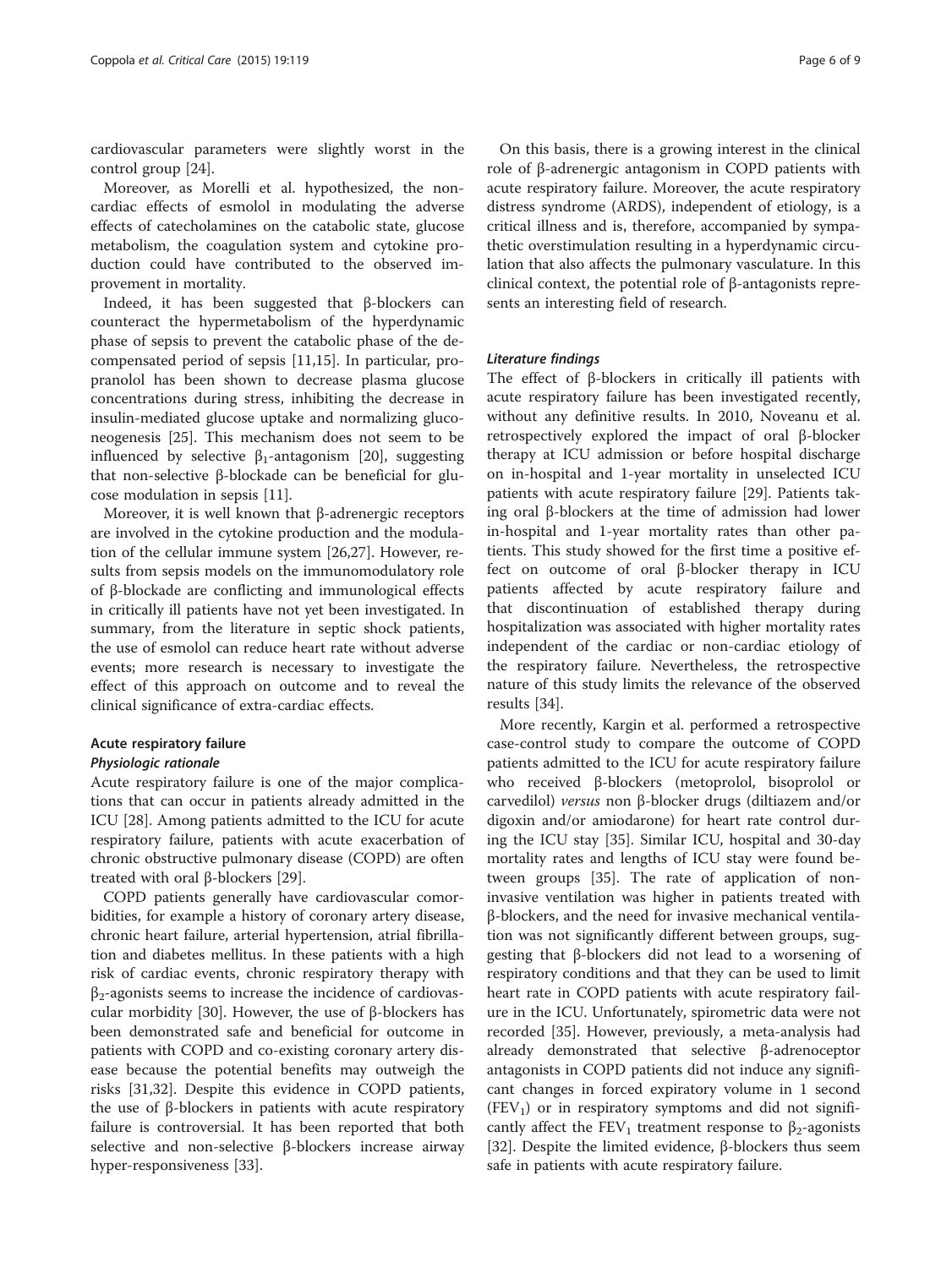In experimental models, cardioselective β1-blockers were found to be lung-protective. Hagiwara et al. tested the effect of landilol in a rat model of lipopolysaccharide (LPS)-induced sepsis. Wet-to-dry ratio, parenchymal congestion, edema, hemorrhage and inflammatory cells were significantly reduced in animals treated with the  $β<sub>1</sub>$ -blocker [[36\]](#page-8-0). More recently, an increase in the PaO<sub>2</sub>/  $FiO<sub>2</sub>$  ratio was observed 3 hours after administration of esmolol in a pig model of endotoxin shock, suggesting that the  $β_1$ -blocker did not have any negative effects [[37\]](#page-8-0). In these preclinical settings, the administration of  $\beta_1$ -blockers seems to reduce pulmonary vascular flow and, thereby, the endothelial damage in the injured lung.

The clinical effect of  $\beta_1$ -blocker therapy in ARDS patients in terms of mitigation of pulmonary blood flow without a decrease in systemic hemodynamics should be further investigated. Because of the lack of evidence, RCTs testing β-adrenoreceptor antagonists in acute respiratory failure are needed to confirm the potential benefits of β-blocker therapy [[34,35\]](#page-8-0).

#### Acute brain injury

#### Physiologic rationale

Acute brain injury, both traumatic and non-traumatic, is frequently associated with severe autonomic dysfunction. The underlying causes of death among patients with severe brain injury are the result not only of the primary head injury, but also of the development of nonneurologic organ dysfunction that appears to be due to sympathetic hyperactivity [[38](#page-8-0)]. In fact, the interplay between the neuroendocrine system and the injured brain has been studied for decades.

The reduction in normal heart rate variability as well as the disruption in the autonomic control of heart rate was observed to correlate with the degree of the neurologic injury in patients with severe brain damage [\[39\]](#page-8-0). A catecholamine surge, as measured by plasma and urinary catecholamine levels, has been clearly demonstrated after TBI [\[38\]](#page-8-0). These abnormal levels correlated with the admission Glasgow Coma Scale (GCS) score, and with outcome, in particular with the GCS at 1 week, survival, length of stay and ventilator-dependent days. A similar hyperadrenergic state has been identified in patients with non-traumatic subarachnoid hemorrhage [\[40](#page-8-0)]. The clinical manifestations of these hyperadrenergic responses present with tachycardia, hypertension, mydriasis, diaphoresis, arrhythmias, ventricular wall abnormalities, myocardial ischemia and neurogenic pulmonary edema. Of note, the development of stress cardiomyopathy and of neurogenic pulmonary edema have been demonstrated to contribute to poor outcome independently of the severity of the initial brain injury [[41](#page-8-0)].

Although the pathophysiology of stress cardiomyopathy (also called apical ballooning syndrome or Takotsubo syndrome) is still not completely understood, sympathetic overstimulation seems to have an important role in the development of the left ventricular dysfunction [\[34](#page-8-0)]. In this context, β-blockade exposure to modulate the effects of the catecholaminergic storm activated by acute brain injury after trauma or subarachnoid hemorrhage could be beneficial. Locally β-blockade may attenuate the vasoconstriction of parenchymal vessels and reduce the risk of secondary brain injury, improving perfusion and oxygenation [\[42](#page-8-0)]. Systemically, it can have a cardioprotective role in terms of rhythm disturbances, myocardial necrosis and left ventricular function.

#### Literature findings

Based on these physiological considerations, several authors have evaluated the potential benefit of β-blockers as a therapeutic option to attenuate the cerebral adverse effects and the systemic sequelae of the sympathetic activation after TBI. Unfortunately, although there are numerous preclinical studies on the use of β-blockers to mitigate inflammatory response and cardiac effects after acute brain insult, the results are conflicting. A relatively recent systematic review on the effects of β-blockers in controlled trials in TBI animal models suggested improved neurological outcome and lessened cerebral edema but with a poor methodological quality of the included studies [\[43\]](#page-8-0).

Two small early RCTs found decreased intensity and duration of the hyperadrenergic state in patients with brain disease treated with propranolol but no data on mortality were provided [[44,45\]](#page-8-0). More recently, two retrospective studies demonstrated that the use of βblockers was associated with reduced mortality in TBI patients with  $GCS \le 13$  [[46,47\]](#page-8-0). In the most severe form of TBI, β-blocker exposure was associated with improved survival [[48\]](#page-8-0). Similarly, Inaba et al. demonstrated that β-blocker exposure was an independent protective factor against death in 203 patients with isolated TBI compared to 903 patients who did not receive βblockers. Moreover, a subgroup of elderly patients ( $>55$  years old) with severe head injury who received βblockers had a mortality of 28%, compared with 60% if they did not [[42\]](#page-8-0). Similar findings were observed in a large retrospective study of 2601 blunt TBI patients [[49](#page-8-0)].

Despite these results, the exact mechanism of the positive effects of β-blockers on the outcome of brain injured patients remains unclear. The current state of evidence suggests that the use of β-blockers in acute brain injury seems to have a valid rationale, although several unsolved problems regarding clinical application remain, such as whether to use selective or non-selective β-blockers, duration of treatment and dose.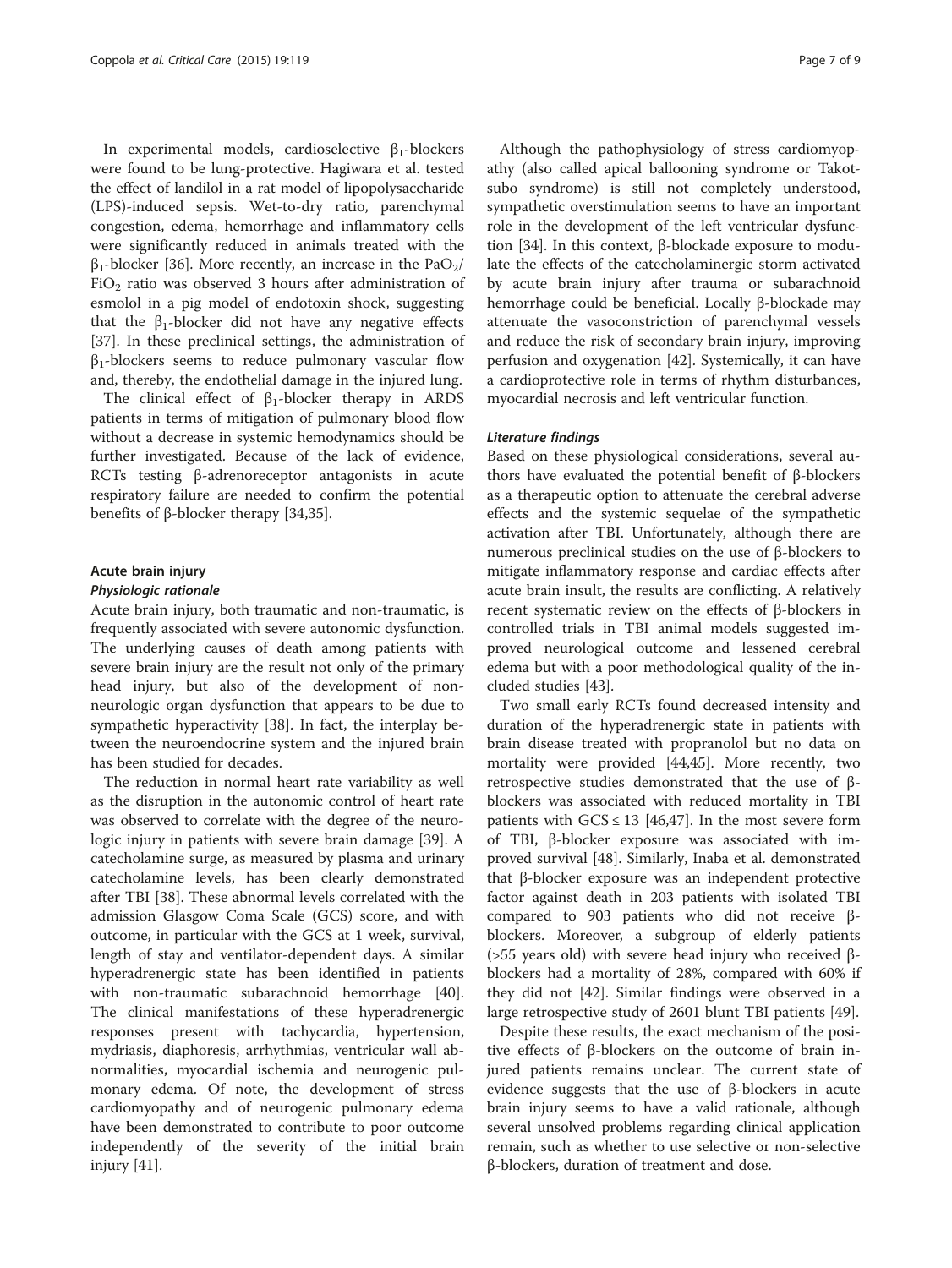#### <span id="page-7-0"></span>Conclusion

Many questions about using β-blockers in critically ill patients are unanswered:

- When should β-blocker treatment be started? During septic shock, recent clinical data suggest starting a β-blocker 24 hours after hemodynamic optimization [13]. During acute respiratory failure some clinical and experimental studies seem to suggest starting a β-blocker before signs of fulminant sepsis occur, whereas after brain injury β-blocker treatment should be started as soon as possible.
- Which β-blocker should be used? Currently, esmolol is the only β-blocker that has been tested in a randomized controlled study. There is not enough evidence to propose the use of a specific agent in each specific critical condition.
- How should the  $β$ -blocker be administered? Probably, as studies on perioperative patients have demonstrated, a fixed dose is not a good choice; physiological titration to heart rate or oxygen delivery in relation to oxygen demand seems more advisable.
- Finally, which patients may benefit from this therapy? Individualized treatment based on presence of comorbidities and the degree of sympathetic activation may provide better results in terms of outcome.

In conclusion, further clinical research is needed to find a balance between β-blockade and β-stimulation in acutely ill patients.

#### Abbreviations

ACC/AHA: American College of Cardiology/American Heart Association; ARDS: Acute respiratory distress syndrome; AVP: Arginine-vasopressin; BP: Blood pressure; bpm: Beat per minute; COPD: Chronic obstructive pulmonary disease; e.v.: Endovenous; FEV<sub>1</sub>: Forced expiratory volume in 1 second; GCS: Glasgow Coma Scale; HR: Heart rate; HRLD: Heart rate-limiting drug; ICU: Intensive care unit; LPS: Lipopolysaccharide; MAP: Mean arterial pressure; NE: Norepinephrine; POISE: Perioperative Ischemic Evaluation Study; RCT: Randomized control trial; SVI: Stroke volume index; TBI: Traumatic brain injury.

#### Competing interests

The authors declare that they have no competing interests.

#### Declarations

Publication charges for this article were funded by the corresponding author's institution.

#### Published online: 16 March 2015

#### References

- 1. Sanfilippo F, Santonocito C, Foex P. Use of beta-blockers in non-cardiac surgery: an open debate. Minerva Anestesiol. 2014;80:482–94.
- 2. Mangano DT, Layug EL, Wallace A, Tateo I. Effect of atenolol on mortality and cardiovascular morbidity after noncardiac surgery. Multicenter Study of Perioperative Ischemia Research Group. N Engl J Med. 1996;335:1713–20.
- 3. Poldermans D, Boersma E, Bax JJ, et al. The effect of bisoprolol on perioperative mortality and myocardial infarction in high-risk patients undergoing vascular surgery. Dutch Echocardiographic Cardiac Risk Evaluation Applying Stress Echocardiography Study Group. N Engl J Med. 1999;341:1789–94.
- 4. Brady AR, Gibbs JS, Greenhalgh RM, Powell JT, Sydes MR. Perioperative beta-blockade (POBBLE) for patients undergoing infrarenal vascular surgery: results of a randomized double-blind controlled trial. J Vasc Surg. 2005;41:602–9.
- 5. Juul AB, Wetterslev J, Gluud C, et al. Effect of perioperative beta blockade in patients with diabetes undergoing major non-cardiac surgery: randomised placebo controlled, blinded multicentre trial. BMJ. 2006;332:1482.
- 6. Lindenauer PK, Pekow P, Wang K, Mamidi DK, Gutierrez B, Benjamin EM. Perioperative beta-blocker therapy and mortality after major noncardiac surgery. N Engl J Med. 2005;353:349–61.
- 7. Yang H, Raymer K, Butler R, Parlow J, Roberts R. The effects of perioperative beta-blockade: results of the Metoprolol after Vascular Surgery (MaVS) study, a randomized controlled trial. Am Heart J. 2006;152:983–90.
- 8. Devereaux PJ, Yang H, Yusuf S, et al. Effects of extended-release metoprolol succinate in patients undergoing non-cardiac surgery (POISE trial): a randomised controlled trial. Lancet. 2008;371:1839–47.
- 9. Fleisher LA, Fleischmann KE, Auerbach AD, et al. 2014 ACC/AHA Guideline on Perioperative Cardiovascular Evaluation and Management of Patients Undergoing Noncardiac Surgery: A Report of the American College of Cardiology/American Heart Association Task Force on Practice Guidelines. J Am Coll Cardiol. 2014;64:e77–137.
- 10. Christensen S, Johansen MB, Tonnesen E, et al. Preadmission beta-blocker use and 30-day mortality among patients in intensive care: a cohort study. Crit Care. 2011;15:R87.
- 11. Novotny NM, Lahm T, Markel TA, et al. beta-Blockers in sepsis: reexamining the evidence. Shock. 2009;31:113–9.
- 12. Stoelting RK, Hilller SC. Alpha and beta-adrenergic receptor antagonists. In: Pharmacology & Physiology in Anesthetic Practice. 4th ed. Philadelphia: Lippincott, Williams & Wilkins; 2006. p. 321–37.
- 13. Morelli A, Ertmer C, Westphal M, et al. Effect of heart rate control with esmolol on hemodynamic and clinical outcomes in patients with septic shock: a randomized clinical trial. JAMA. 2013;310:1683–91.
- 14. Dellinger RP, Levy MM, Carlet JM, et al. Surviving Sepsis Campaign: international guidelines for management of severe sepsis and septic shock: 2008. Crit Care Med. 2008;36:296–327.
- 15. Ginsberg F. beta-blockers: more good news? Crit Care Med. 2012;40:2901–2.
- 16. Hamzaoui O, Teboul JL. The role of beta-blockers in septic patients. Minerva Anestesiol. 2015. in press.
- 17. Rudiger A. Beta-block the septic heart. Crit Care Med. 2010;38:608–S612.
- 18. Vieillard-Baron A, Caille V, Charron C, Belliard G, Page B, Jardin F. Actual incidence of global left ventricular hypokinesia in adult septic shock. Crit Care Med. 2008;36:1701–6.
- 19. Gattinoni L, Brazzi L, Pelosi P, et al. A trial of goal-oriented hemodynamic therapy in critically ill patients. SvO2 Collaborative Group. N Engl J Med. 1995;333:1025–32.
- 20. Gore DC, Wolfe RR. Hemodynamic and metabolic effects of selective beta1 adrenergic blockade during sepsis. Surgery. 2006;139:686–94.
- 21. Berk JL, Hagen JF, Dunn JM. The role of beta adrenergic blockade in the treatment of septic shock. Surg Gynecol Obstet. 1970;130:1025–34.
- 22. Schmittinger CA, Dunser MW, Haller M, et al. Combined milrinone and enteral metoprolol therapy in patients with septic myocardial depression. Crit Care. 2008;12:R99.
- 23. Macchia A, Romero M, Comignani PD, et al. Previous prescription of betablockers is associated with reduced mortality among patients hospitalized in intensive care units for sepsis. Crit Care Med. 2012;40:2768–72.
- 24. Orbegozo CD, Njimi H, Dell'Anna AM, Taccone FS. Esmolol for septic shock: more than just heart rate control? Minerva Anestesiol. 2014;80:254–8.
- 25. Shaw JH, Holdaway CM, Humberstone DA. Metabolic intervention in surgical patients: the effect of alpha- or beta-blockade on glucose and protein metabolism in surgical patients receiving total parenteral nutrition. Surgery. 1998;103:520–5.
- 26. Dinarello CA, Abraham E. Does blocking cytokines in sepsis work? Am J Respir Crit Care Med. 2002;166:1156–7.
- 27. Oberbeck R, van Griensven M, Nickel E, Tschernig T, Wittwer T, Pape HC. Influence of beta-adrenoceptor antagonists on hemorrhage-induced cellular immune suppression. Shock. 2002;18:331–5.